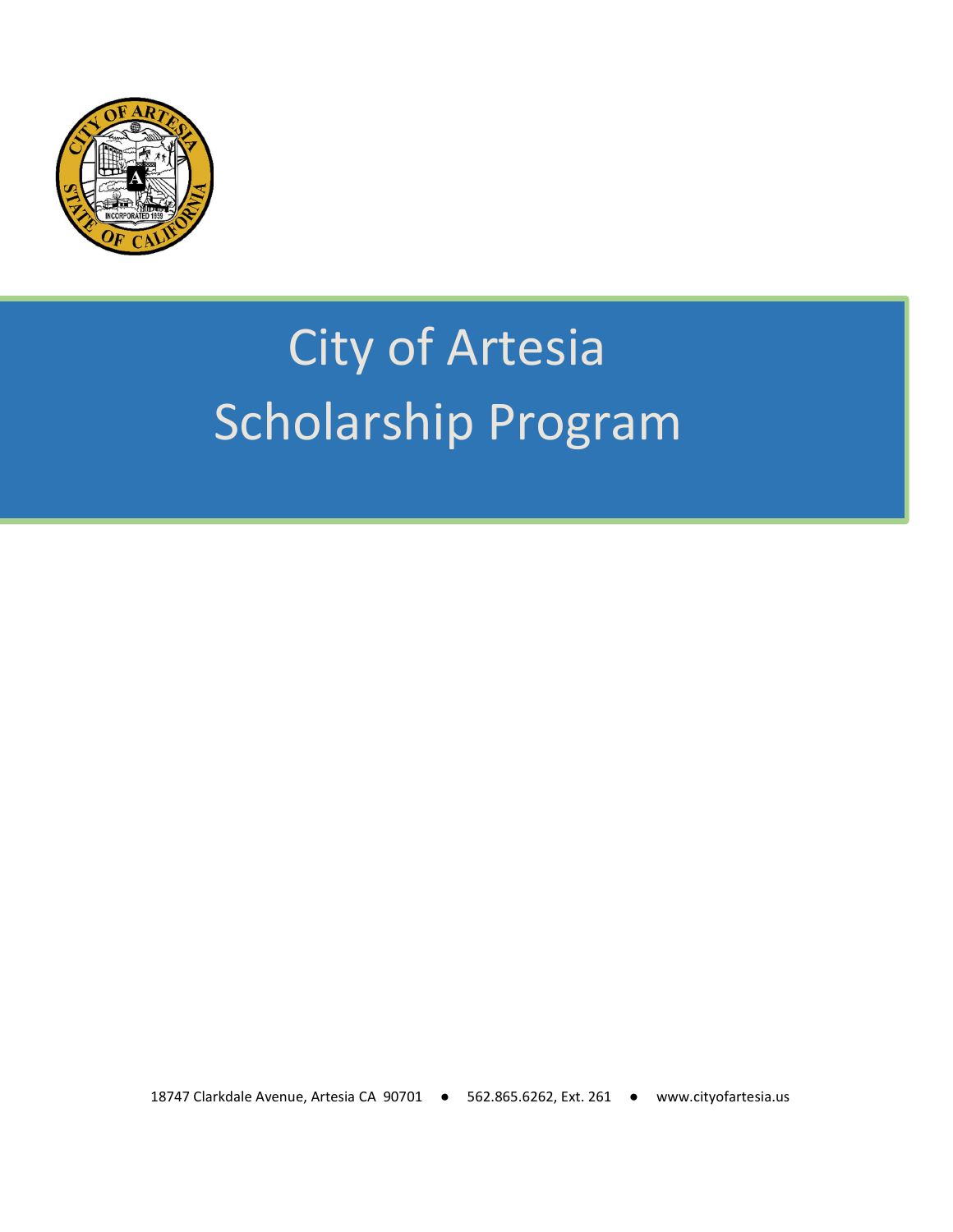

The City of Artesia developed the Scholarship Program to provide financial assistance and support the academic efforts of high school seniors residing in Artesia. The program provides scholarship opportunities to students who are pursuing a college education or seeking to develop expertise in a trade or vocation. The City holds the Scholarship Program with the support of community members, businesses, civic groups, and churches, to award three, \$1,000 scholarships annually. As a result of the generous monetary donations received this year, \$5,500 will be awarded in scholarships. The City appreciates the opportunity to partner with community sponsors to make the Scholarship Program possible.

## Scholarship Sponsors:

Artesia Chamber of Commerce Holy Family Catholic Church Boy Scouts of America -Troop 693 The Kakkar Family

## Scholarships:

Four, \$1,000 scholarships will be awarded.

Three, \$500 scholarships will be awarded.

All applications must be submitted by 5 p.m. on Friday, May 20. A completed application must be mailed to:

City of Artesia Attn: Scholarship Program 18747 Clarkdale Avenue Artesia, CA 90701

Applications will also be accepted via email. Emailed applications should include all requested supporting documents. Email to: *jherrera@cityofartesia.us* (Subject: Scholarship Program)

## Scholarship Criteria:

● Student must be a senior in high school, currently residing in the City of Artesia.

● Student must have an overall GPA of 3.0 or higher, and plan to attend college, university, or a vocational school in the fall of 2022.

- A valid email must be provided. (The City will use email as the primary means of communication).
- A scholarship application must be fully completed. A complete application includes an essay, proof of residency in the city of Artesia, a copy of a valid school identification, and an official school transcript.
- Scholarship winners must attend a City Council meeting to receive the scholarship.
- A college acceptance letter or proof of enrollment in a trade school must be provided to receive funds.
- Award funds will be provided directly to the school selected by the winner, upon enrollment in the fall.